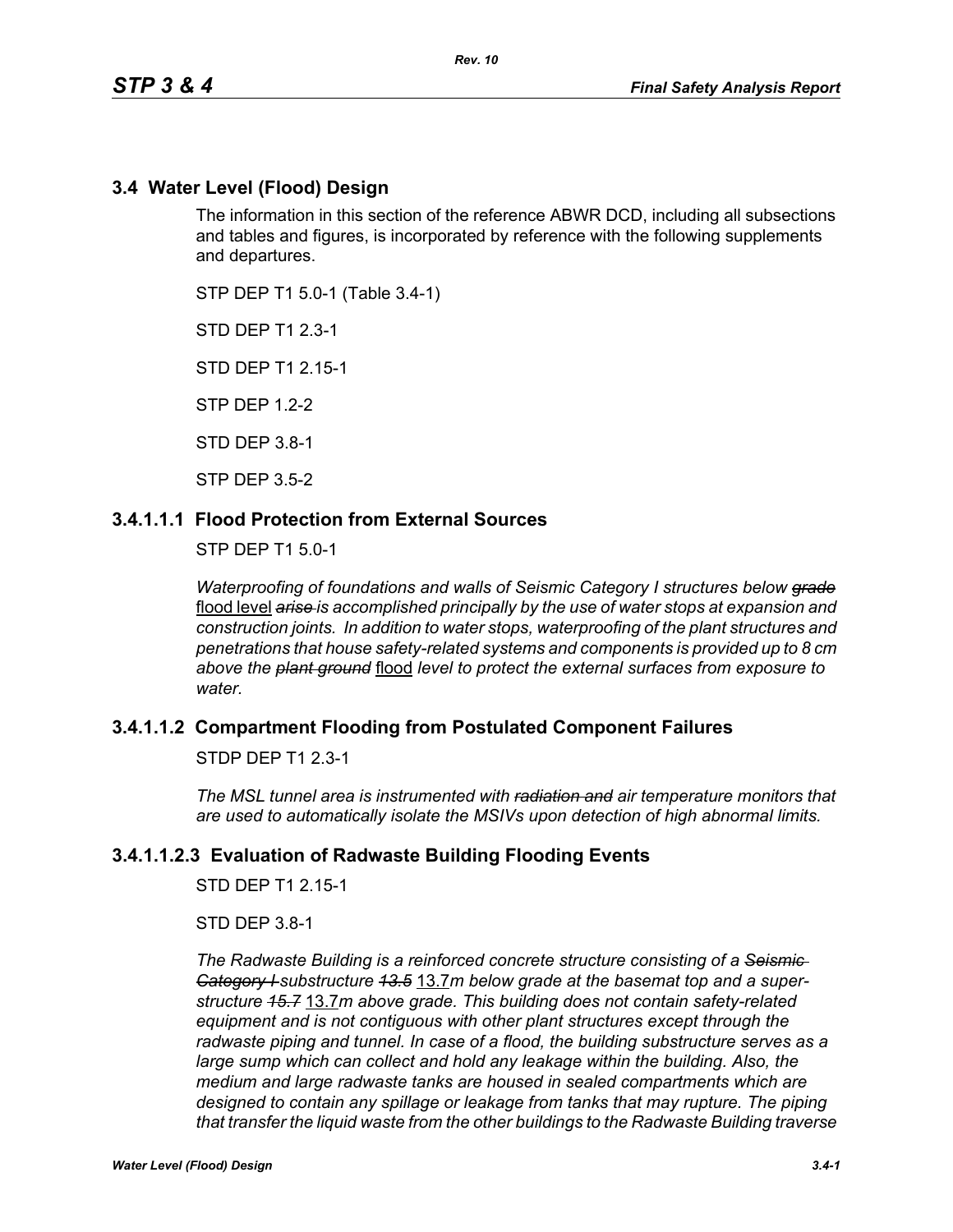*through a tunnel. which runs near (but does not penetrate) the Radwaste Building.* The top of the radwaste tunnel is at grade (Figure 1.2-23e). *at an elevation of 1,500mm, 3m above the basemat slab 1,036cm (Table 3.4-1 ). Seals are provided for all penetrations from the tunnel to prevent building to building flooding.*

*The structural design of this building is such that no internal flooding is expected or will occur under the worst case conditions from those tanks that are isolated by the Seismic Category I compartments*medium and large radwaste tanks.

# **3.4.1.1.2.5 Evaluation of Turbine Building Flood Events**

 $STP$  DFP 12-2

*Circulating Water System and Turbine Building Water System* (TSW) *are the only systems large enough to fill the condenser pit*Turbine Building*; therefore, only these two systems can flood into adjacent buildings.*

*A failure in either of these systems*Circulating Water System *will result in the total flooding of the Turbine Building up to* below *grade.* Another failure in TSW system will result in the total flooding of Turbine Building still within the TSW System equipment room. These are accomplished by leak detectors in a condenser pit and TSW System equipment room, and automatic means to shutdown those systems. *Water is prevented from crossing to other buildings by two means* in the case of the leak detection failure. *The first is a normally closed alarmed door in the connecting passage between the Turbine Building and Service Building. The second is that the radwaste tunnel will be sealed at both ends to prevent water from either entering the tunnel or leaving the tunnel. A large hydrostatic head is prevented by a large non-water-tight truck door at grade to provide a release point for any* flooding *water*.

*Because of the large size of the circulating water system* and the TSW system, *a leak*s *will fill the condenser pit* and the TSW System equipment room *quickly. Monitors were added in the condenser pit* and the TSW System equipment room *of the Turbine Building to provide leak detection and an automatic means to shutdown the Circulating Water System* and TSW System *in the event of flooding in the Turbine Building (Subsections 10.4.5.2.3 and 10.4.5.6).*

# **3.4.2 Analytical and Test Procedures**

STP DEP T1 5.0-1

*Since the design* basis *flood elevation is 30.5 cm below* at El. 40.0 ft (see Subsection 2.4S.2.2), 182.9 cm above *the finished plant grade, there is no dynamic force due to flood. The* the *lateral hydrostatic* and hydrodynamic *pressure on the structures due to the design flood water level, as well as ground and soil pressures, are calculated.*

As discussed in Section 2.4S.4.2.2.4.3, the hydrodynamic force due to the wind-generated wave action on building walls has been calculated as shown in Figure  $3.4 - 1.$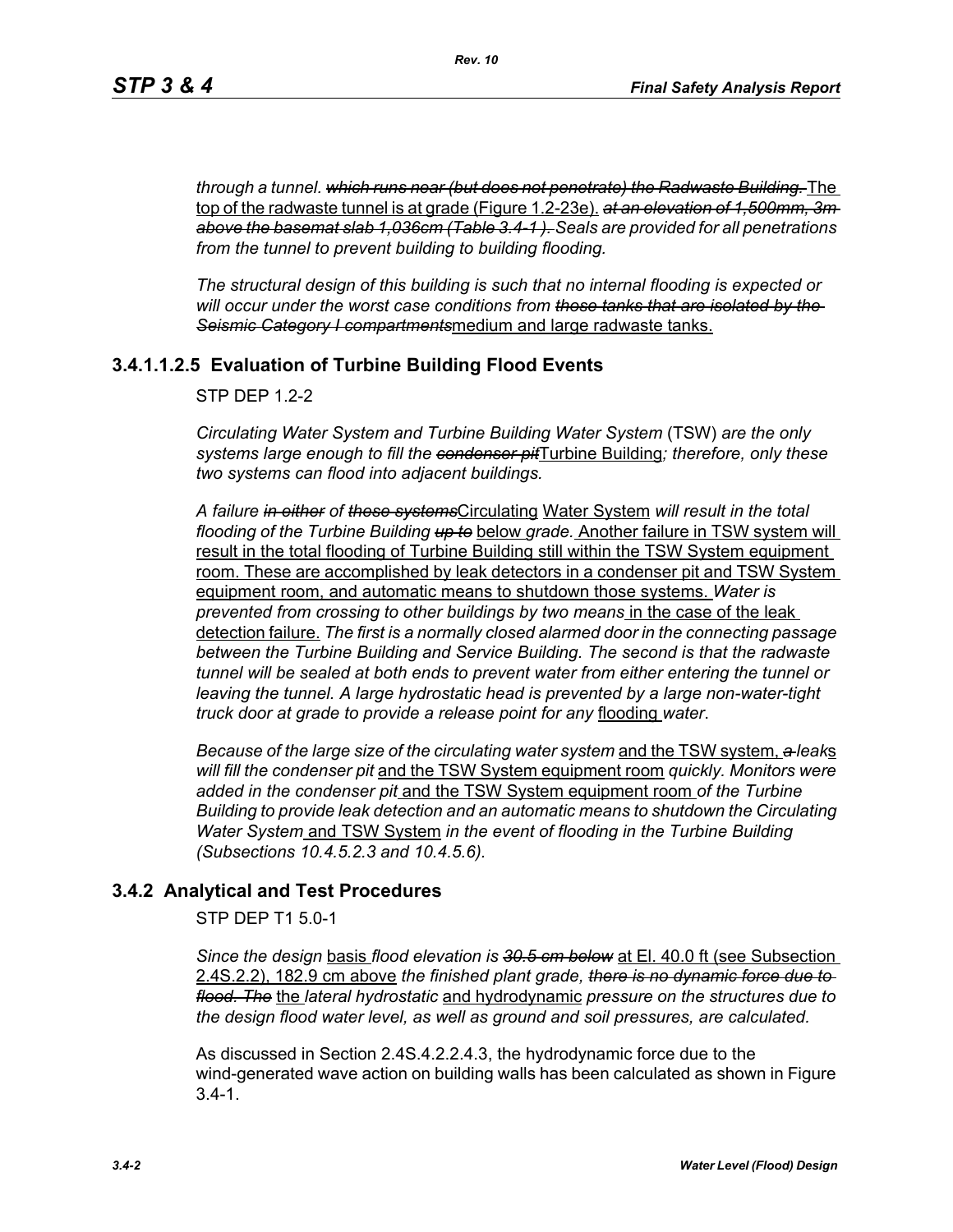Consistent with Standard Review Plan Section 3.4.2 requirements, and the discussion provided in Section 2.4S.4.2.2.4.3, the following criteria will be applied for the design of the safety-related structures:

- *(a)* Flotation stability evaluations shall be based on the buoyancy calculations using the conservatively established design basis flood level of 40'-0" MSL.
- *(b)* The lateral loads on the structural walls and overturning moment on the structure will include the effect of the wave-generated hydrodynamic forces. As such, external walls of the structures shall be capable of resisting the following loads:
	- Hydrostatic force considering a conservatively established design basis flood level of 40'-0" MSL.
	- Hydrodynamic drag force of 44 psf due to flood water flow, applicable to above grade portion.
	- Wind generated wave forces as shown in Figure 3.4-1, applicable to above grade portion.
	- Impact due to a 500 lbs floating debris traveling at 4.72 ft/sec.
- *(c)* Watertight seals protecting the exterior penetrations and seismic gaps against flooding shall be designed to take into account the increase in hydrostatic head due to the design basis flood elevation of 40'-0" MSL.

## **3.4.3 COL License Information**

#### **3.4.3.1 Flood Elevation**

#### STP DEP 3.5-2

The following site specific supplement addresses COL License Information Item 3.5.

The site specific design basis flood elevation is defined as 182.9 cm above grade. The design basis flood is described in Subsection 2.4S.2.

As described in Table 3.4-1 note 3 and 5, all penetrations and doors that penetrate the exterior walls of Seismic Category I Buildings that are located below the design basis flood level are watertight. Therefore all safety-related equipment in these buildings are protected from postulated external floods and satisfy the requirements of GDC 2.

Watertight doors or barriers are provided on the Reactor Building and Control Building to protect the buildings from the external design basis flood. These watertight doors or barriers are considered Seismic Category I components. In order to ensure that the watertight doors and barriers can withstand the ABWR Standard Plant loading requirements, the watertight doors and barriers of the Reactor Building and Control Building will be designed for the more severe of the standard plant and site-specific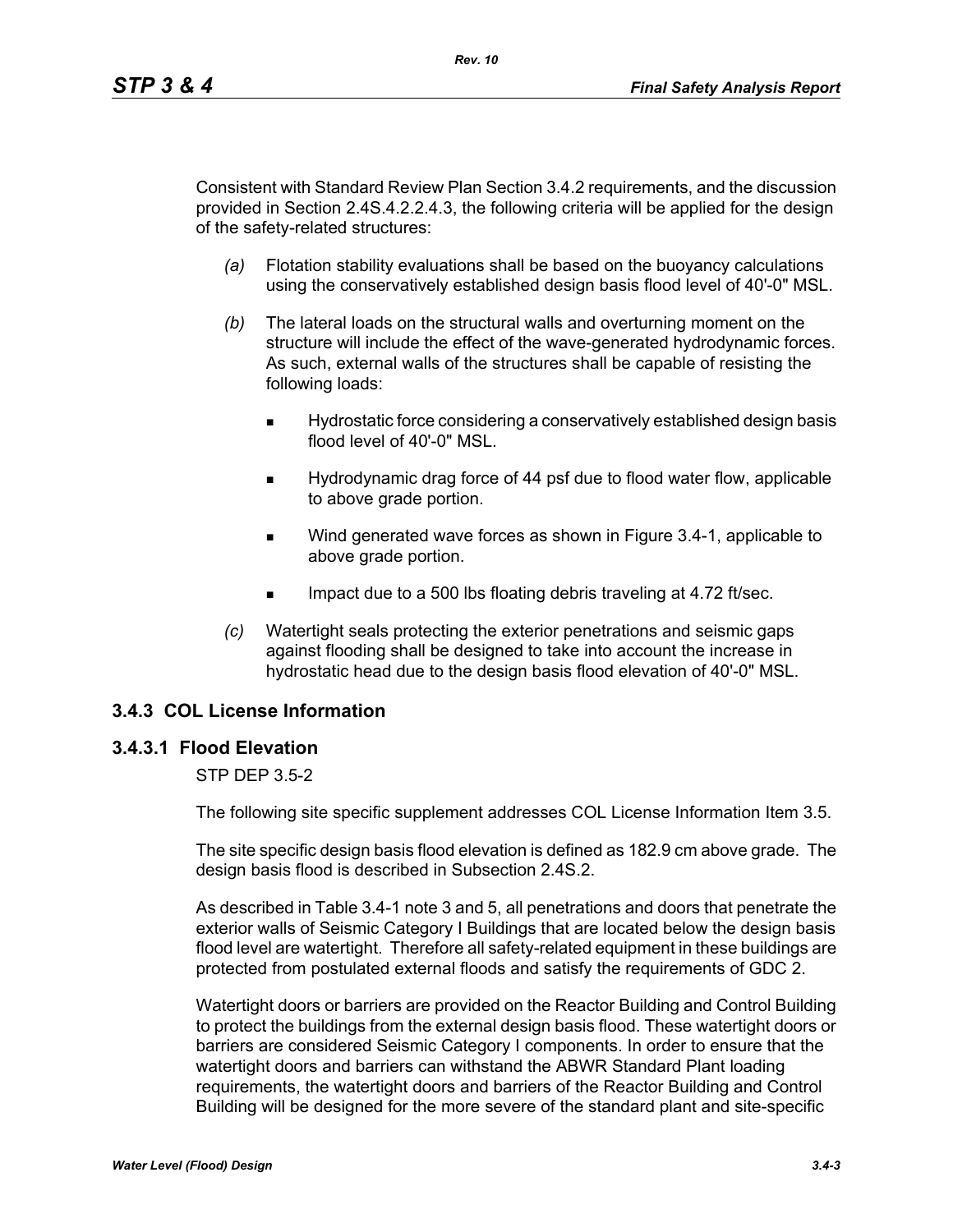loading. Watertight doors shall be designed to meet the Incorporated Barrier requirements of Regulatory Guide 1.102.

The watertight doors or barriers for the Reactor Building consist of the six exterior doors and the exterior Large Equipment Access indicated in Tier 1 Figures 2.15.10h and 2.15.10j. The watertight doors for the Control Building consist of the access doors between the Control Building and the Service Building shown in Tier 1 Figures 2.15.12d, e, and f, the exterior equipment access door shown in Tier 1 Figure 2.15.12g, and an access door between the Control Building and the Service Building shown in Tier 1 Figure 2.15.12g. Each door will be given a unique component ID in the construction drawings.

The locations for watertight doors in the Reactor Building and Control Building include:

| <b>Structure</b>        | <b>Door or Barrier Description</b>                 | <b>Elevation</b> |
|-------------------------|----------------------------------------------------|------------------|
|                         | Clean Access Area Corridor Entrance                | B1F (4800 mm)    |
|                         | Diesel Generator A Access                          | 1F (12300 mm)    |
|                         | Diesel Generator B Access                          | 1F (12300 mm)    |
| <b>Reactor Building</b> | Diesel Generator C Access                          | 1F (12300 mm)    |
|                         | East Equipment Hatch Access                        | 1F (12300 mm)    |
|                         | <b>West Equipment Hatch Access</b>                 | 1F (12300 mm)    |
|                         | Large Equipment Access                             | 1F (12300 mm)    |
|                         | HX Area Access at Service Building                 | B3F (-2150 mm)   |
|                         | Electrical Area Access at Service Building         | B2F (3500 mm)    |
| Control Building        | <b>Control Building Access at Service Building</b> | B1F (7900 mm)    |
|                         | Entrance to Reactor Building Controlled Access     | 1F (12300 mm)    |
|                         | <b>Equipment Access</b>                            | 1F (12300 mm)    |

#### **Exterior Watertight Door or Barriers**

The watertight doors are seated such that the force of the water helps maintain the watertight seal. The watertight doors are designed to be leak tight. Watertight doors will be individually engineered assemblies designed by the supplier to satisfy the design basis performance requirements for external flooding. Watertight doors and water stops will allow only slight seepage during an external flooding event in accordance with criteria for Type 2 closures in U.S. Army Corps of Engineers (COE) EP 1165-2-314, "Flood-Proofing Regulations". This criterion will be met under hydrostatic loading of 12 inches of water above the design basis flood elevation per Table 3.4-1, plus drag effects, as required. Water retaining capability of the doors shall be demonstrated by qualification tests for the water head levels. These tests will be completed prior to shipment of the doors. For this purpose a test fixture may be used, with gasket material and cross section, its retainers, and the anvil configuration being identical to that of the full size doors. The test fixture shall have the necessary valving,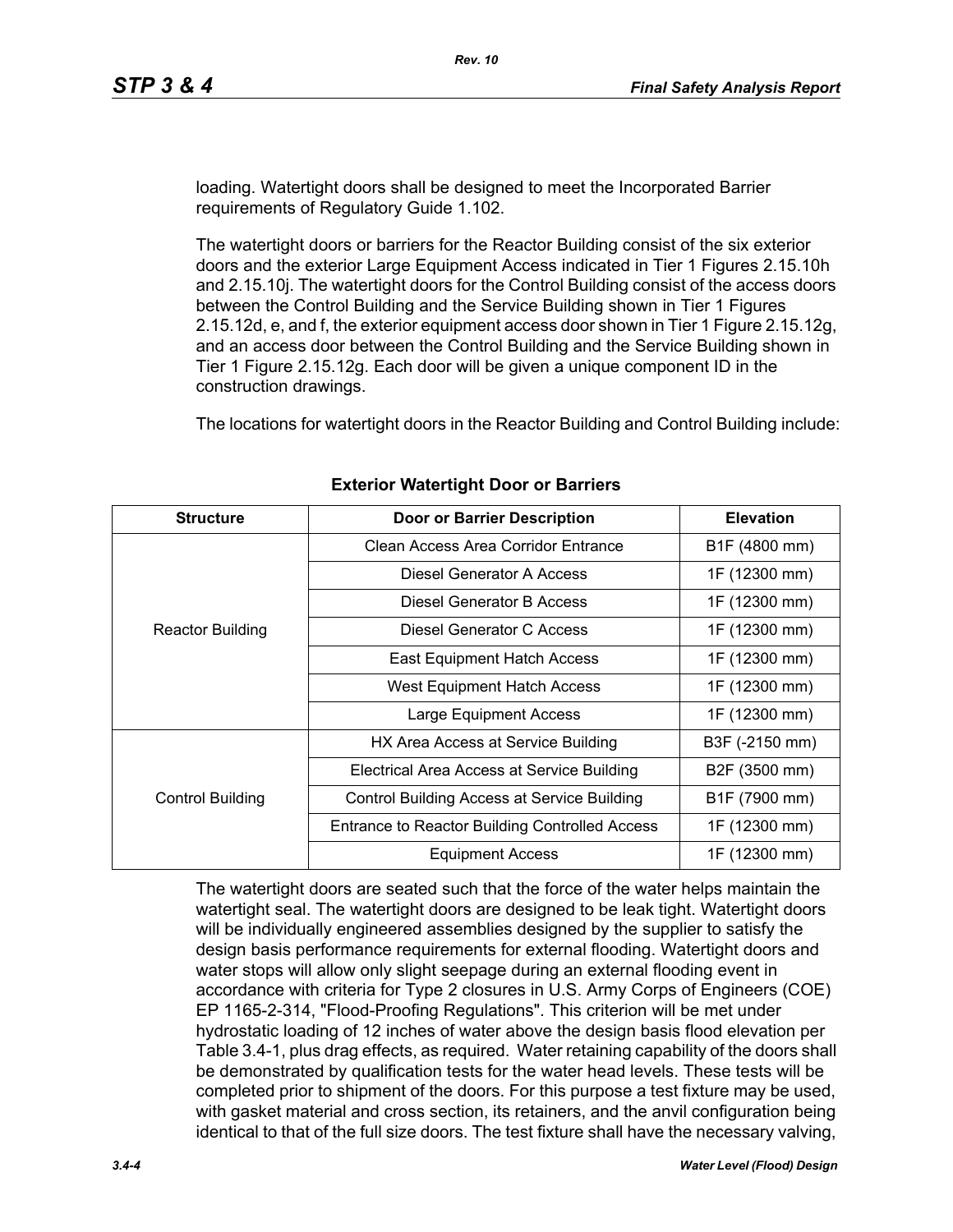pressure gages, flow meters, and instruments for measuring gasket compression. To validate that the door satisfies a Type 2 closure per (COE) EP 1165-2-314, the leakage shall not exceed 0.10 gallon/hour/linear foot of gasket when subjected to 125% of the specified head pressure. The hydrostatic head shall be raised at a rate not more than 1 ft/min. If leaks occur during the rising of the hydrostatic head and the leakage rate begins to diminish as the hydrostatic head increases, the assembly shall be tested at the hydrostatic head where the more substantial leakage was observed.

The joint seals between the Reactor Building and the Control Building below the design basis flood level shall be made using a polyurethane foam impregnated with a waterproof sealing compound. The joint shall also include a redundant water stop at the interior side of the joint.

The seal material and joint seal assembly shall be tested to be watertight when subjected to the maximum anticipated hydrostatic head. The testing program will demonstrate the following:

- The seal material can withstand a movement of  $±25%$  of the gap size or the expected long-term settlement, whichever is larger, in any resultant direction and still be watertight.
- The seal material can compress to 1/3 of its thickness without developing more than 25 psi pressure on the adjacent structures.
- The entire joint seal assembly, including the watertight joint seal and redundant water stop, prevents the total leakage during an SSE event from exceeding that which would cause internal flooding to exceed the height of the flooding protection curbs or raised equipment pads. The total permitted leakage of the joint seal assembly shall be determined for the entire duration of the SSE when subjected, simultaneously, to the maximum anticipated hydrostatic head pressure, the maximum differential displacements due to long term settlement or tilt, and the maximum differential displacements due to SSE.
- The seal material will function as a watertight barrier after being subjected to the maximum displacements due to a SSE and the redundant water stop on the interior side of the joint can withstand the SSE maximum displacements without degradation.

The foregoing requirements will demonstrate that the material is capable of being watertight after the effects of long term settlement or tilt, as well as during normal operating vibratory loading such as SRV actuation and not impact the adjacent structures. Although this will provide margin to accommodate differential displacements from the majority of the movements from short duration extreme environmental loading such as SSE, the seals need not be designed to be watertight during the maximum differential displacements from these extreme environmental loadings.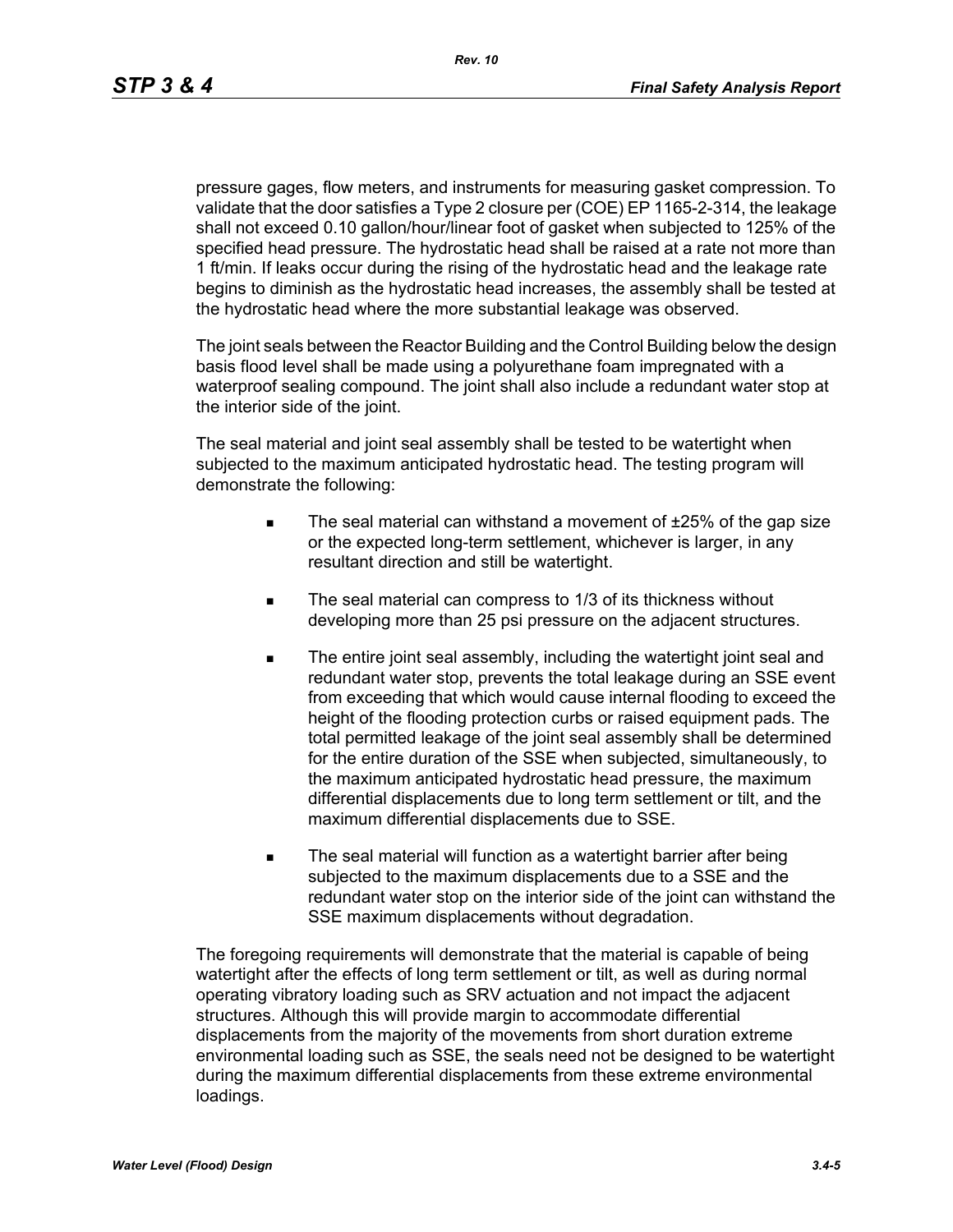*Rev. 10*

The joint seal and interior water stops used to protect the safety-related buildings against external water entry are classified as Seismic Category I with respect to their ability to remain in-place to stop significant water leakage into the safety-related buildings during and after a seismic event. An in-service inspection program will ensure that the joint seal materials do not significantly degrade.

The watertight doors or barriers that are utilized for protection against external flooding are normally closed and are used for egress, as required.

The watertight doors, frames, and all components are designed to the requirements of AISC N690 and SRP Section 3.8.4. The structural steel used for the watertight doors conforms to either ASTM A36, ASTM A992 or ASTM A500 Grade B. The faceplate conforms to ASTN A36 or ASTM A606, Type 4 and the rubber gasket conforms to ASTM D1056 Type 2 Class D. Fabrication of the doors shall meet the requirements of AISC N690. The welding shall meet the requirements of nondestructive testing, personnel qualifications and acceptance criteria contained in AWS D1.1.

The watertight doors shall be designed for the following loads and load combinations (see Section 3H.11 for hurricane winds and hurricane generated missiles):

$$
S = D + W + P_0
$$
  
1.6S = D + E' + P\_0  
1.6S = D + W<sub>t</sub> + P\_0  
1.6S = D + FL + P\_0  
Where:

- S = Normal allowable stresses as defined in AISC N690
- $D =$  Dead Loads
- E' = Loads generated by SSE, per Sections 3H.1 and 3H.2.
- $P_0$  = Loads due to normal operating differential pressure.
- $FL =$  Design basis extreme flood loads, including the hydrostatic load due to flood elevation at 40 ft MSL, the associated drag effects of 44 psf, impact due to floating debris per Section 3.4.2, and hydrodynamic load due to wind-generated wave action per Figure 3.4-1. Figure 3.4-1 shall only be used to calculate hydrodynamic load due to wind-generated wave action. The weight of the water (above ground) due to the flood loads shall be 63.85 pcf in order to include the effects of suspended sediments in the water.
- W = Normal Wind Loads, per Sections 3H.1 and 3H.2.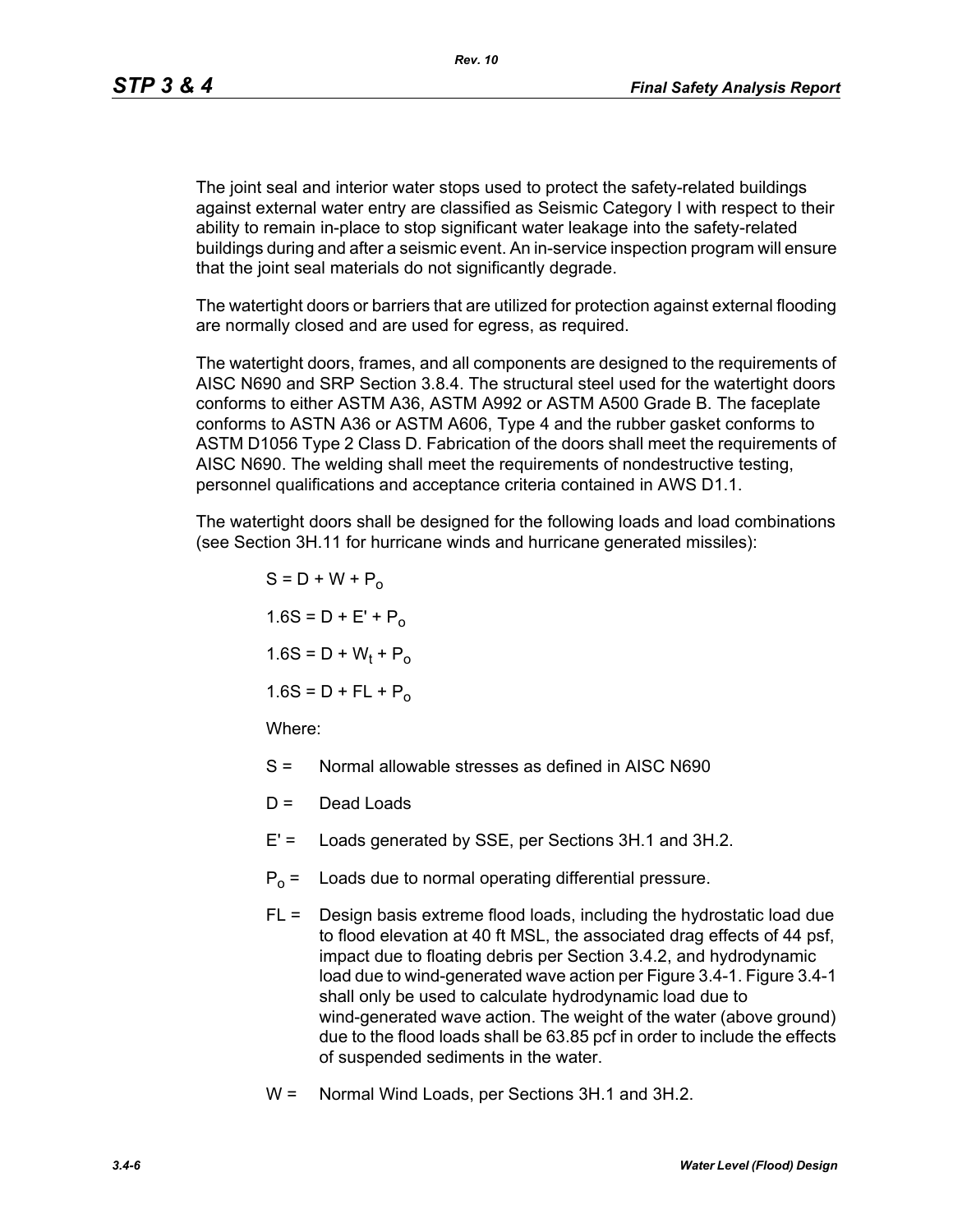$W_t$  = Tornado Loads, per Sections 3H.1 and 3H.2, including wind velocity pressure  $W_w$ , differential pressure  $W_p$ , and tornado-generated missiles (if not protected)  $W_m$ 

The value used for W<sub>t</sub> shall be computed to satisfy the following possible combinations:

 $W_t = W_w$  $W_t$  $= W_p$  $W_t$  =  $W_m$  $W_t$  =  $W_w + W_m$  $W_t$  =  $W_w + 0.5 W_p$  $W_{t}$ =  $W_w + 0.5 W_p + W_m$ 

#### **3.4.3.2 Ground Water Elevation**

The following site specific supplement addresses COL License Information Item 3.6.

The site specific ground water elevation is defined in Subsection 2.4S.12. The ground water elevation is lower than 61.0cm below grade.

#### **3.4.3.3 Flood Protection Requirements for Other Structures**

The following site specific supplement addresses COL License Information Item 3.7.

The Ultimate Heat Sink and Reactor Service Water Piping Tunnel have the same flood protection features as other Seismic Category I structures within the scope of the certified design. These design features are addressed in Subsection 3.4.1.1. As described in that Subsection, they are protected from postulated flooding and satisfy the requirements of GDC 2 and the guidance of RG 1.102.

The Ultimate Heat Sink and Reactor Service Water Piping Tunnel are divisionally separated in accordance with Section 3.13 and 3.12. Penetrations that are located below design flood level are watertight thereby preventing an internal flood event from propagating from one division to another.

Watertight doors or barriers are provided on the site-specific Diesel Generator Fuel Oil Storage Vaults to protect the vaults from the external design basis flood. These watertight doors or barriers are considered site-specific Seismic Category I components. Each door will be given a unique component ID in the construction drawings.

The locations of watertight doors for the Diesel Generator Fuel Oil Storage Vaults include: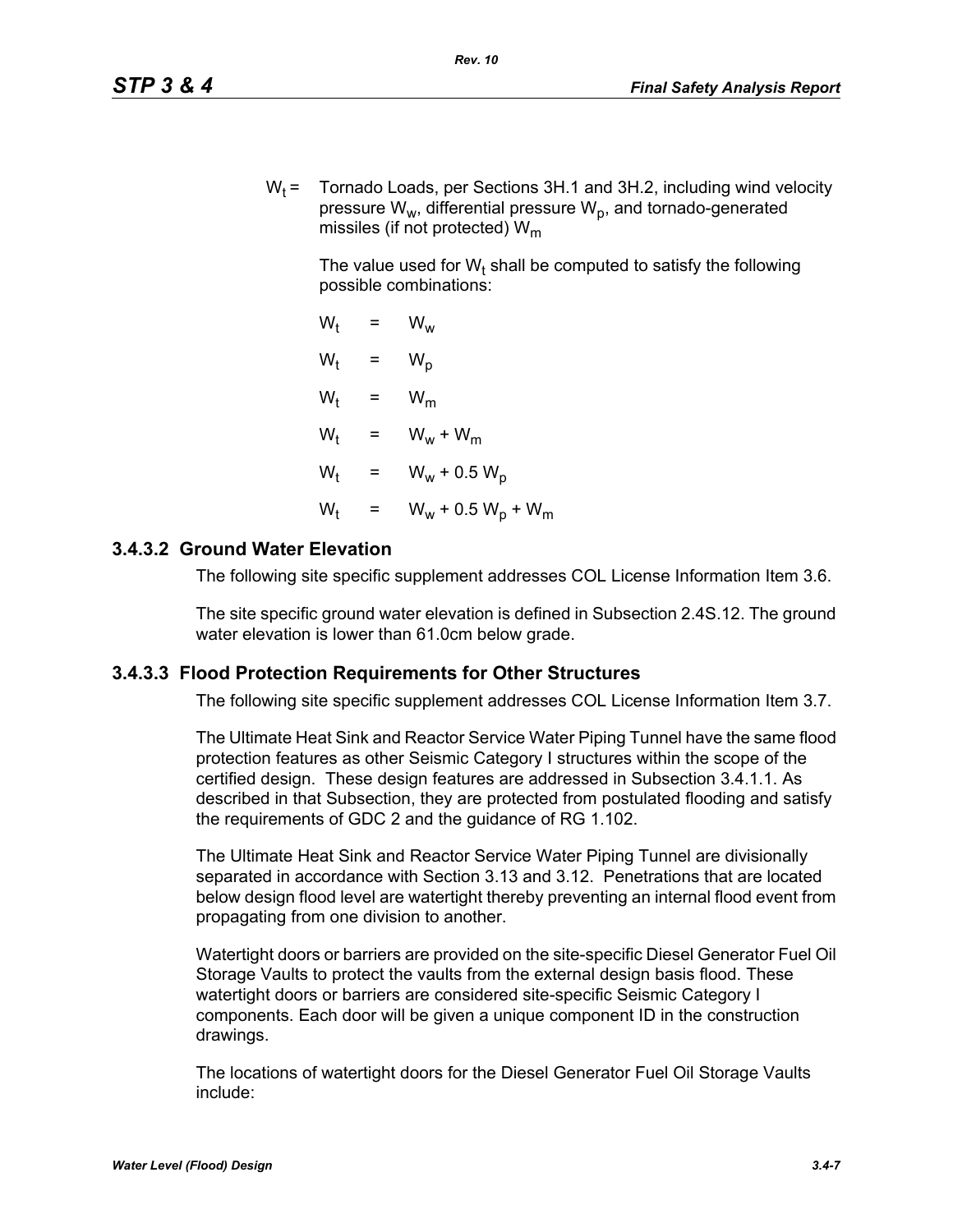| <b>Structure</b>                            | <b>Door Description</b> |  |  |
|---------------------------------------------|-------------------------|--|--|
|                                             | Access to Vault A       |  |  |
| Diesel Generator Fuel<br>Oil Storage Vaults | Access to Vault B       |  |  |
|                                             | Access to Vault C       |  |  |

#### **Exterior Watertight Door or Barrier**

*Rev. 10*

The design requirements for Diesel Generator Fuel Oil Storage Vault watertight doors are similar to the requirements described in Section 3.4.3.1, except that only the site-specific loads are considered, as described in Section 3H.6.4.

#### **3.4.3.4 Penetration Seals**

The following site specific supplement addresses COL License Information Item in Subsection 34111

Penetrations located between Seismic Category I building and non-Seismic Category I building or to the outside below site- specific flood elevation are similar to a primary containment penetration. They consist of a steel sleeve embedded in the wall with a closure plate that acts as a seal and as a pipe anchor. The sleeve, closure plate and pipe are welded together to form a highly reliable seal.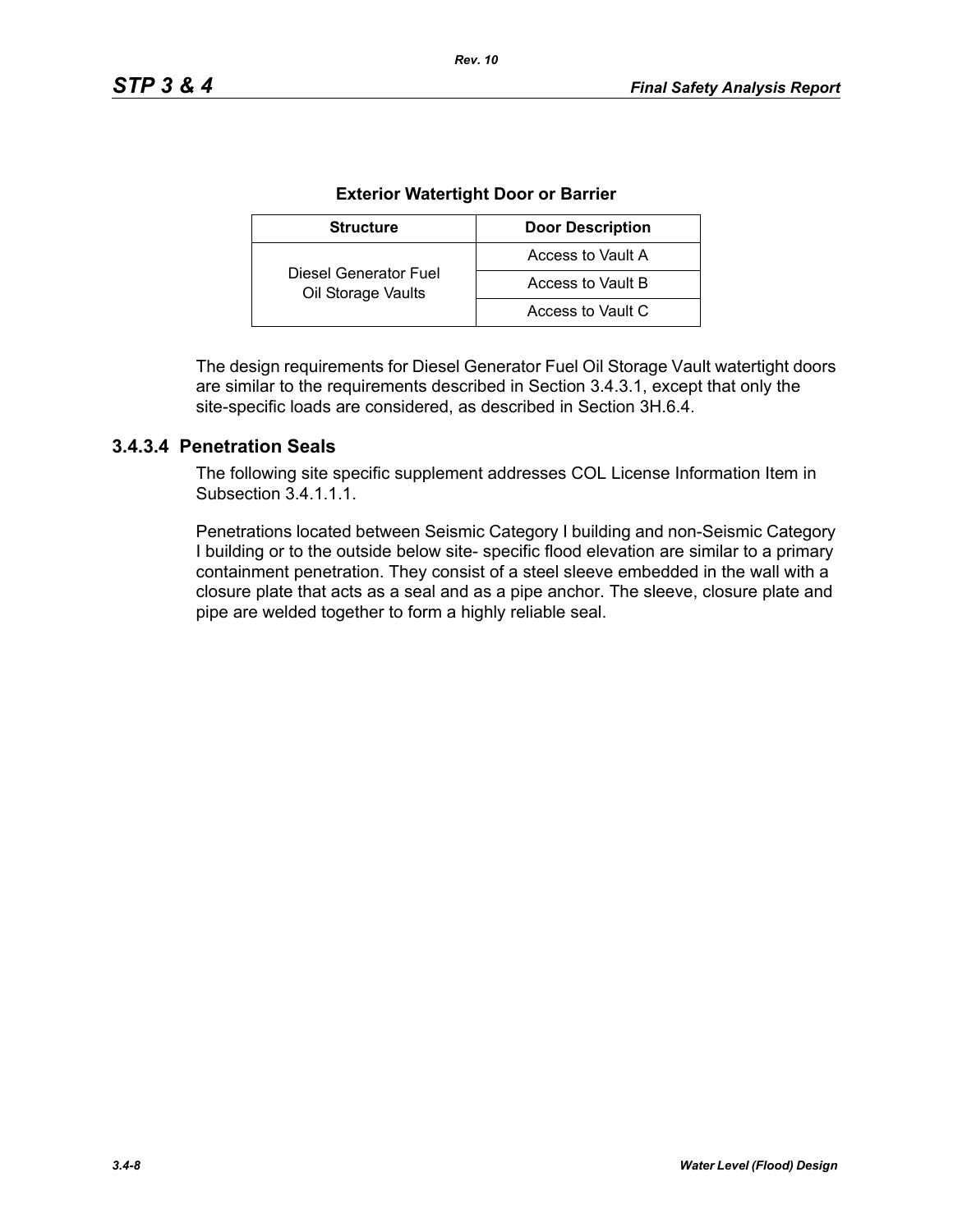| <b>Structure</b>                                                                     | <b>Reactor</b><br><b>Building</b>                                  | <b>Service Building</b>                                                                           | <b>Control Building Building</b>                                          | Radwaste                                                                              | Turbine<br><b>Building</b>                    | <b>Ultimate Heat</b><br>Sink/RSW Pump Oil Storage<br>House (Note 8)                                     | <b>Diesel</b><br><b>Generator Fuel</b><br><b>Vaults</b> |
|--------------------------------------------------------------------------------------|--------------------------------------------------------------------|---------------------------------------------------------------------------------------------------|---------------------------------------------------------------------------|---------------------------------------------------------------------------------------|-----------------------------------------------|---------------------------------------------------------------------------------------------------------|---------------------------------------------------------|
| Design Flood Level 41,695<br>(mm)                                                    | 12,192 mm<br>(40.0 ft)                                             | <del>11,695</del><br>10058 mm<br>(33 ft)<br>(Note 7)                                              | <del>11,695</del><br>12,192 mm<br>40.0 ft)                                | <u>11.695</u><br>10058 mm (33 ft) 10058 mm<br>(Note 7)                                | 11,695<br>(33 ft)<br>(Note 7)                 | 12,192 mm<br>(40.0 ft)                                                                                  | 12,192 mm<br>(40.0 ft)                                  |
| <b>Design Ground</b><br>Water Level (mm)                                             | <u>11,390</u><br>$9,753$ mm<br>(32 ft)                             | 11,390<br>9,753 mm<br>(32 ft)                                                                     | <u> 11,390</u><br>9,753 mm<br>(32 ft)                                     | <u>11,390</u><br>9,753 mm<br>(32 ft)                                                  | <u> 11,390</u><br>9,753 mm<br>(32 ft)         | 9,753 mm<br>(32 ft)                                                                                     | 8,534 mm (28.0<br>lft)                                  |
| Reference Plant<br>Grade (mm)                                                        | 12,000<br>10,363 mm<br>(34ft)                                      | 12.000<br>10,363 mm<br>(34ft)                                                                     | 12,000<br>10,363 mm (34ft)                                                | <u> 12,000</u><br>10,363 mm<br>(34ft)                                                 | 12,000<br>10,363 mm<br>(34ft)                 | 10,363 mm<br>(34 ft)                                                                                    | 10,363 mm (34<br>lft)                                   |
| Top of Base Slab<br>(mm)                                                             | $-8.200$<br>$-9,837$ mm<br>$-32.27$ ft)                            | <del>-2,150 &amp; 3,500 -</del><br>-3,787 mm (-12.42 ft) -9,837 mm                                | $-8.200$<br>$-32.27$ ft)                                                  | -1,500<br>$-3,353$ mm<br>$(-11 ft)$                                                   | 5,300<br>$-4,840$ mm<br>$(-15.88 \text{ ft})$ | 4,267 mm<br>(UHS), -5,486<br>mm (RSW Pump<br>House)<br>14 ft, UHS)<br>-18 ft, RSW<br><b>Pump House)</b> | -914 mm (-3 ft)                                         |
| Actual Plant Grade 12,000<br>(mm)                                                    | Varies between<br>$9,753$ mm $(32 ft)$<br>and 10,973 mm<br>(36 ft) | <u> 12.000-</u><br>Varies between<br>9,753 mm (32 ft) and $9,753$ mm (32 ft)<br>10,973 mm (36 ft) | 12.000<br><b>Varies between</b><br>and 10,973 mm<br>(36 ft)               | 12.000<br>Varies between<br>9,753 mm (32 ft) 9,753 mm (32<br>and 10,973 mm<br>(36 ft) | 12.000<br>ft) and 10,973<br>mm (36 ft)        | Varies between<br>Varies between 9,753 mm (32 ft) 9,753 mm (32<br>and 10,973 mm<br>(36 ft)              | Varies between<br>ft) and $10,973$<br>mm (36 ft)        |
| Building Height-<br>(mm)                                                             | <del>49,700-</del>                                                 | 22,200-                                                                                           | 22,200                                                                    | <del>28.000-</del>                                                                    | <del>54,300-</del>                            |                                                                                                         |                                                         |
| Penetrations Below Refer to Table<br>Design Flood Level 6.2-9<br>(Notes 1 through 4) |                                                                    | None                                                                                              | RCW, RSW and<br>miscellaneous<br>lines, and<br>electrical<br>penetrations | None, except<br>radwaste piping                                                       | Radwaste<br>piping                            | <b>RSW piping and Fuel oil</b><br>electric cables                                                       | transfer piping                                         |

*Rev. 10*

*STP 3 & 4*

 $3.4 - 9$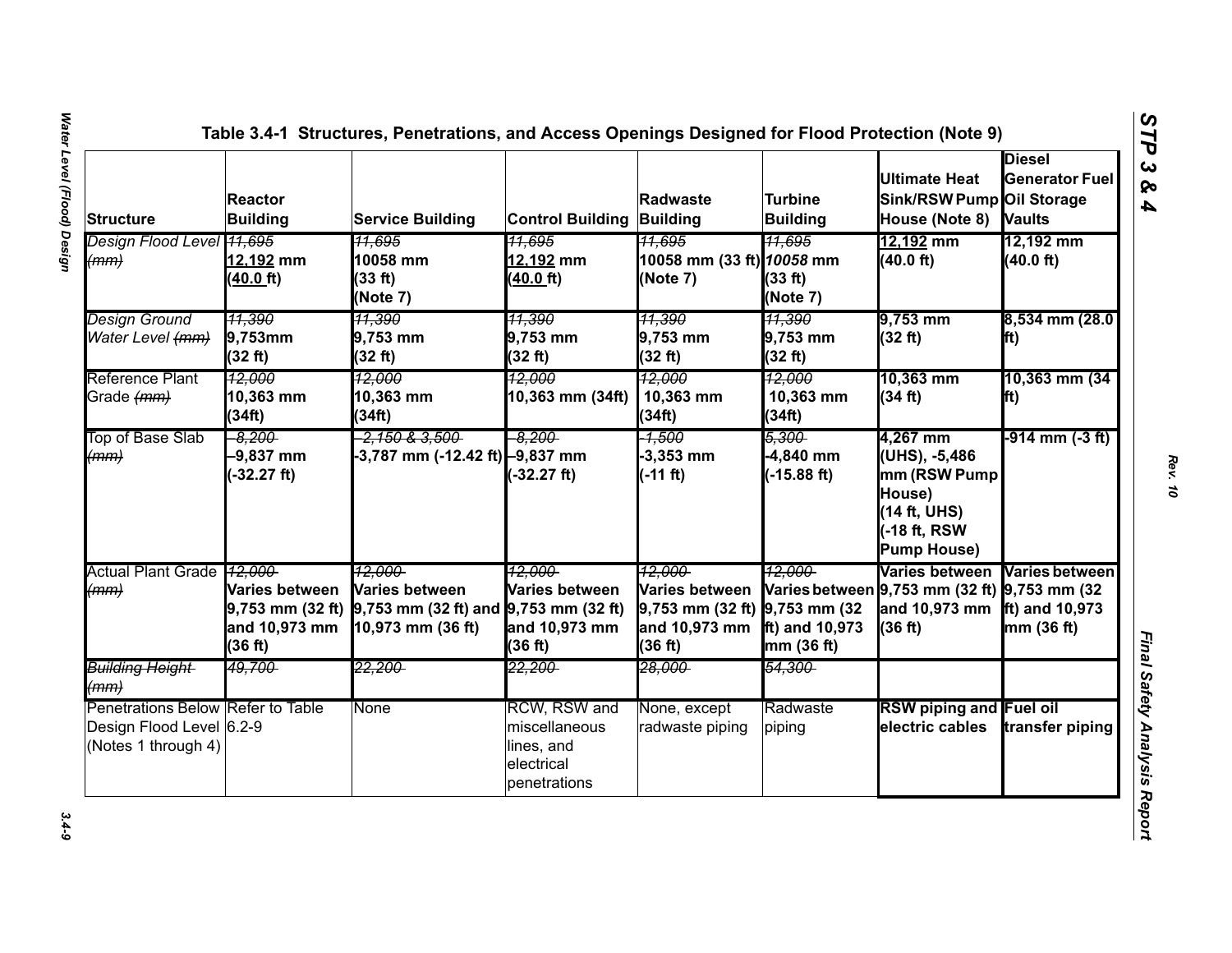| <b>Structure</b>                                                                | <b>Reactor</b><br><b>Building</b>                                                 | <b>Service Building</b>                                                                                                                                                                                                                                                                                                       | <b>Control Building</b>                                                                                                                                                                                                                                      | Radwaste<br>Building | <b>Turbine</b><br><b>Building</b>                          | <b>Ultimate Heat</b><br>Sink/RSW Pump Oil Storage<br>House (Note 8) Vaults | <b>Diesel</b><br><b>Generator Fuel</b> |
|---------------------------------------------------------------------------------|-----------------------------------------------------------------------------------|-------------------------------------------------------------------------------------------------------------------------------------------------------------------------------------------------------------------------------------------------------------------------------------------------------------------------------|--------------------------------------------------------------------------------------------------------------------------------------------------------------------------------------------------------------------------------------------------------------|----------------------|------------------------------------------------------------|----------------------------------------------------------------------------|----------------------------------------|
| <b>Access Openings</b><br><b>Below Design</b><br>Flood Level<br>(Notes 5 and 6) | Access ways to<br>S/B and C/B<br>(Fig. 1.2-4<br>through<br>1.2-8) $@.4.800$<br>mm | Access ways from<br>outside and from R/B, C/B and T/B.<br>(Fig. 1.2-17 through -2,150 mm, (Fig.<br>1.2-20) @ 3,500 mm, 1.2-15)<br>(Fig. 1.2-18)<br><del>Area access ways</del><br>from C/B @-2,150-<br>mm, 3,500 mm, and<br>7,900 mm (Fig. 1.2-<br><b>19)</b><br>Area access way<br>from T/B @<br>3,500 mm (Fig. 1.2-<br>(24) | Hx area access<br>from $S/B$ $@$<br>Area access from<br>S/B @ 3.500 (See<br>Fig. 1.2-18<br>Area access way<br>from S/B @ 7,900<br>mm, (See Fig. 1.2<br>(15)<br><b>Access ways to</b><br>outside, S/B, R/B,<br>and RW/B (See<br>Fig 1.2-17<br>through 1.2-20) | None                 | Access ways<br>from $S/B$ $@$<br>5,300 mm,<br>(Fig 1.2-18) | <b>None</b>                                                                | <b>Access room</b><br>door             |
| Notes:<br>1<br>design flood level.                                              |                                                                                   | Watertight penetrations will be provided for all Reactor, and Control, Turbine and Radwaste Buildings penetrations that are below grade-                                                                                                                                                                                      |                                                                                                                                                                                                                                                              |                      |                                                            |                                                                            |                                        |
|                                                                                 |                                                                                   | 2 The safety-related and non-safety-related tunnels prevent the lines running through them from being exposed to outside ground flooding.                                                                                                                                                                                     |                                                                                                                                                                                                                                                              |                      |                                                            |                                                                            |                                        |
|                                                                                 |                                                                                   | 3 Penetrations below design flood level will be sealed against any hydrostatic head resulting from the design basis flood, or from a moderate<br>energy pipe failure in the tunnel or inside a connecting building.                                                                                                           |                                                                                                                                                                                                                                                              |                      |                                                            |                                                                            |                                        |
| 4<br>surfaces.                                                                  |                                                                                   | Waterproof sealant applied to the building exterior walls below flood level will also be extended a minimum of 150 mm along the penetration                                                                                                                                                                                   |                                                                                                                                                                                                                                                              |                      |                                                            |                                                                            |                                        |
|                                                                                 | that are below grade design flood level.                                          | 5 Watertight doors (bulkhead type) are provided at all Reactor, and Control Building, and Diesel Generator Fuel Oil Storage Vault access ways                                                                                                                                                                                 |                                                                                                                                                                                                                                                              |                      |                                                            |                                                                            |                                        |
|                                                                                 |                                                                                   |                                                                                                                                                                                                                                                                                                                               |                                                                                                                                                                                                                                                              |                      |                                                            |                                                                            |                                        |

*Water Level (Flood) Design* 

Water Level (Flood) Design

- 
- 
- 
- 
- 
-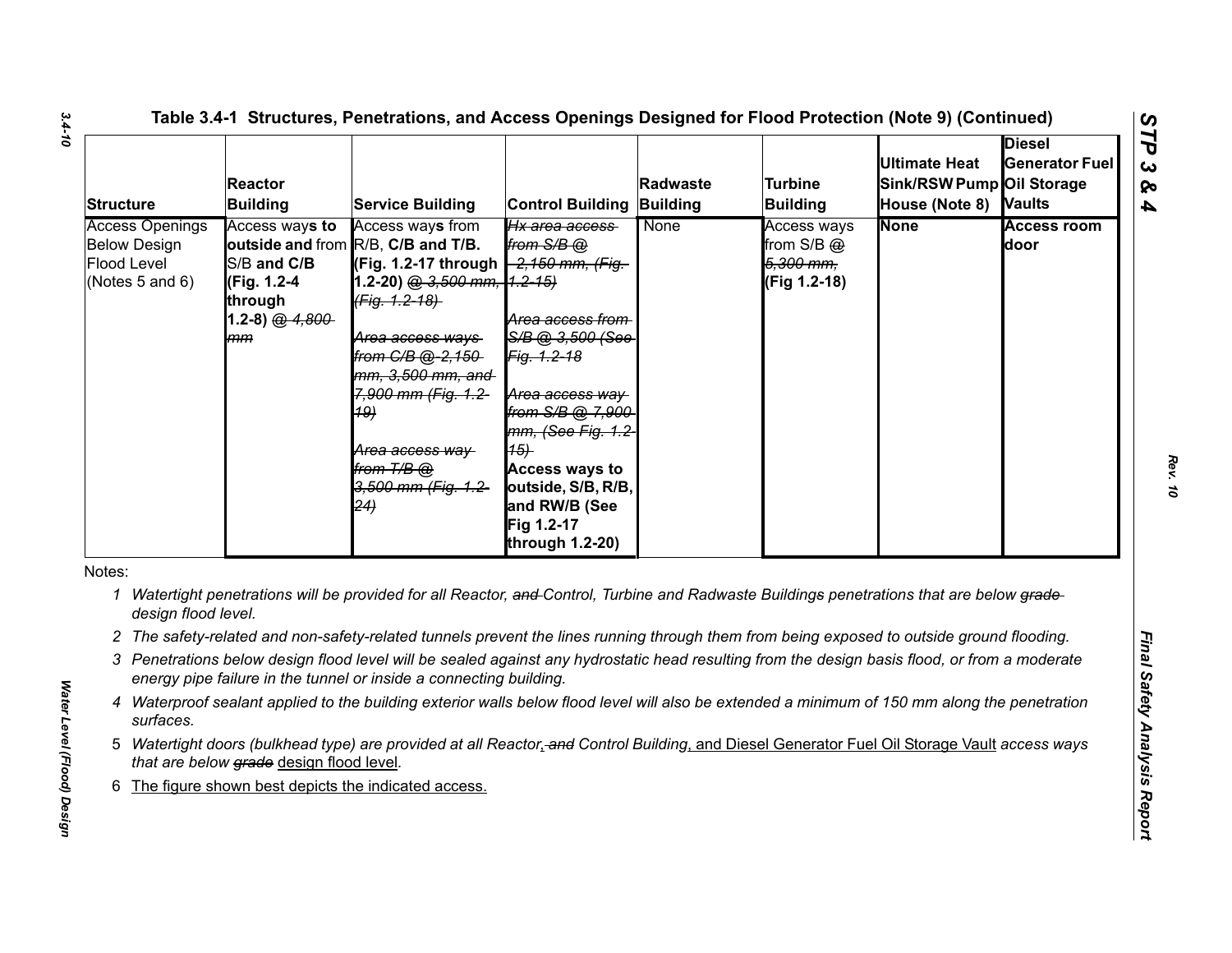- The Tushing Building and Service Building and also meet the flood design requirements of SoCE 7.06. The Redwards Building is<br>structurally designed for the Dealer Freed Level and is designed to be waterproof up to 36 ft MSL
- 
- 

*STP 3 & 4*